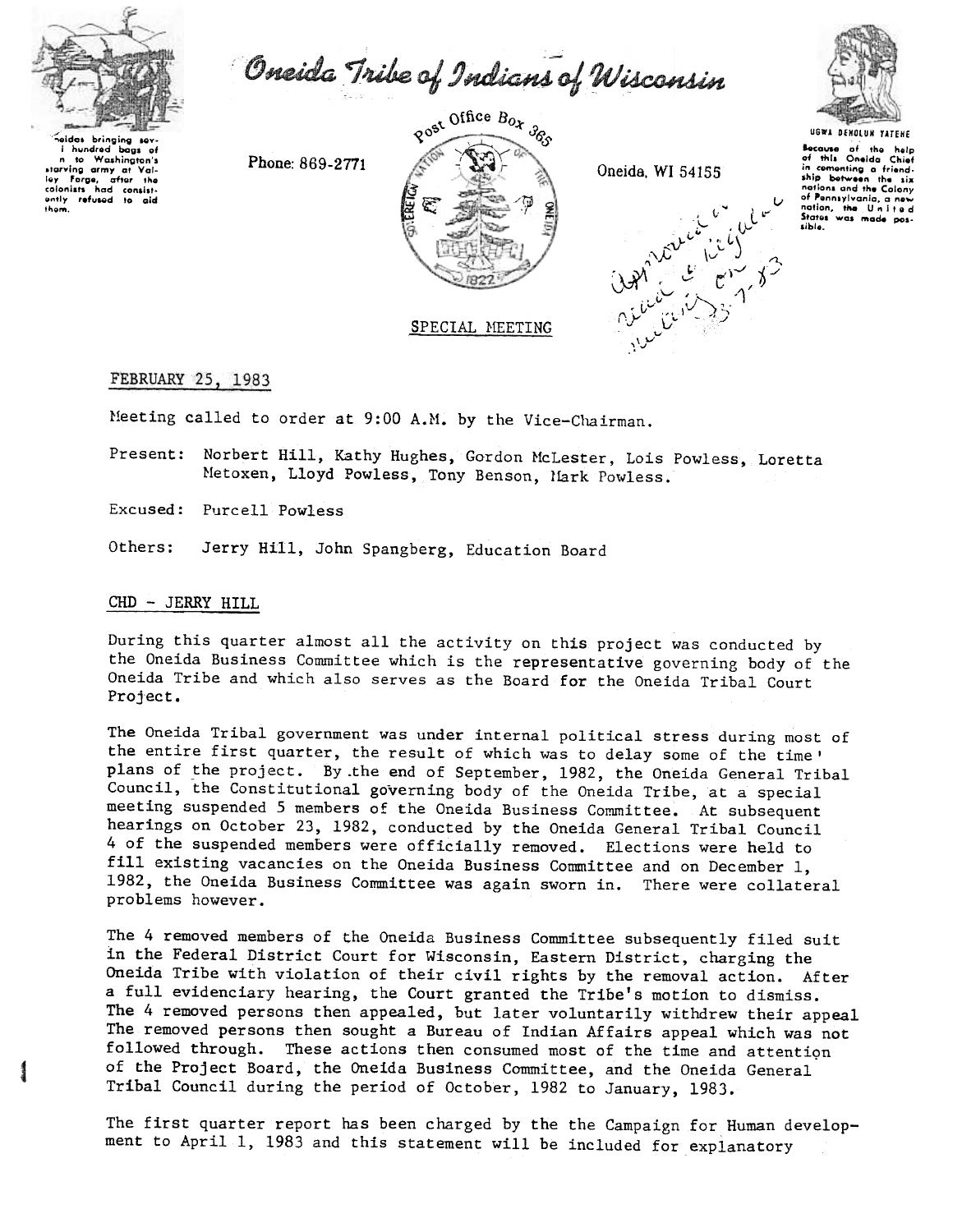Oneida Tribe of. Indians of Wisconsin Special Meeting - February 25, 1983 Page 2

purposes then, and to show continuity

A meeting is set for March 4, to go over a time plan and related ordinances to the Tribal Court.

### HIP -JOHN SPANGBERG

John Spangberg submitted the following recommendations:

- A letter to be used as an add on to the HIP application.
	- " In order to be able to meet the home improvement needs that you have, you are requested to provide some information that will help in processing your application.

Please list all items which you feel need to be done at your home in order from most important to least important. Please be as specific as you can, as this information will be considered when your application is reviewed. This information should be listed on the back of the first page of the HIP application.

If you have any further questions regarding this matter, please call the HIP Coordinator at 869-2711, ext. 241."

Lloyd moved to approve the letter. Loretta seconded. Motion carried.

2. Request \$1,500 down payment on a Trailer for Shirley Garsow.

Tony moved to approve. Lloyd seconded. Motion carried.

3. Bids for repair of Beverly Metoxen's Trailer home

Kathy moved to table. Request for clarification on the location of th home. Lloyd seconded. Mark abstained. Motion carrie

4. Bids for repair of Lee McLester IV home.

Mark moved to refer back to John S. and get another bid from George House. Lois seconded. Motion carried. Gordon not present.

- 5. Tony Benson made a motion to approve the low bid of King Construction for pears for Lorraine Cornelius. Kathy seconded. Motion carried. Lois not present.<br>
6. Stan Webster This is referred back to John Spangberg.<br>
7. D repairs for Lorraine Cornelius. Kathy seconded. Motion carried. Lois not present.
	- 6. Stan Webster -This is referred back to John Spangberg.
- 7. Dump Site for the Activity Building. John S. is to submit a report in reference to the need of refuse service at the Activity Bldg. to the Finance & Appropriation Committee. reference to the need of refuse service at the Activity Bldg. to the Finance & Appropriation Committee.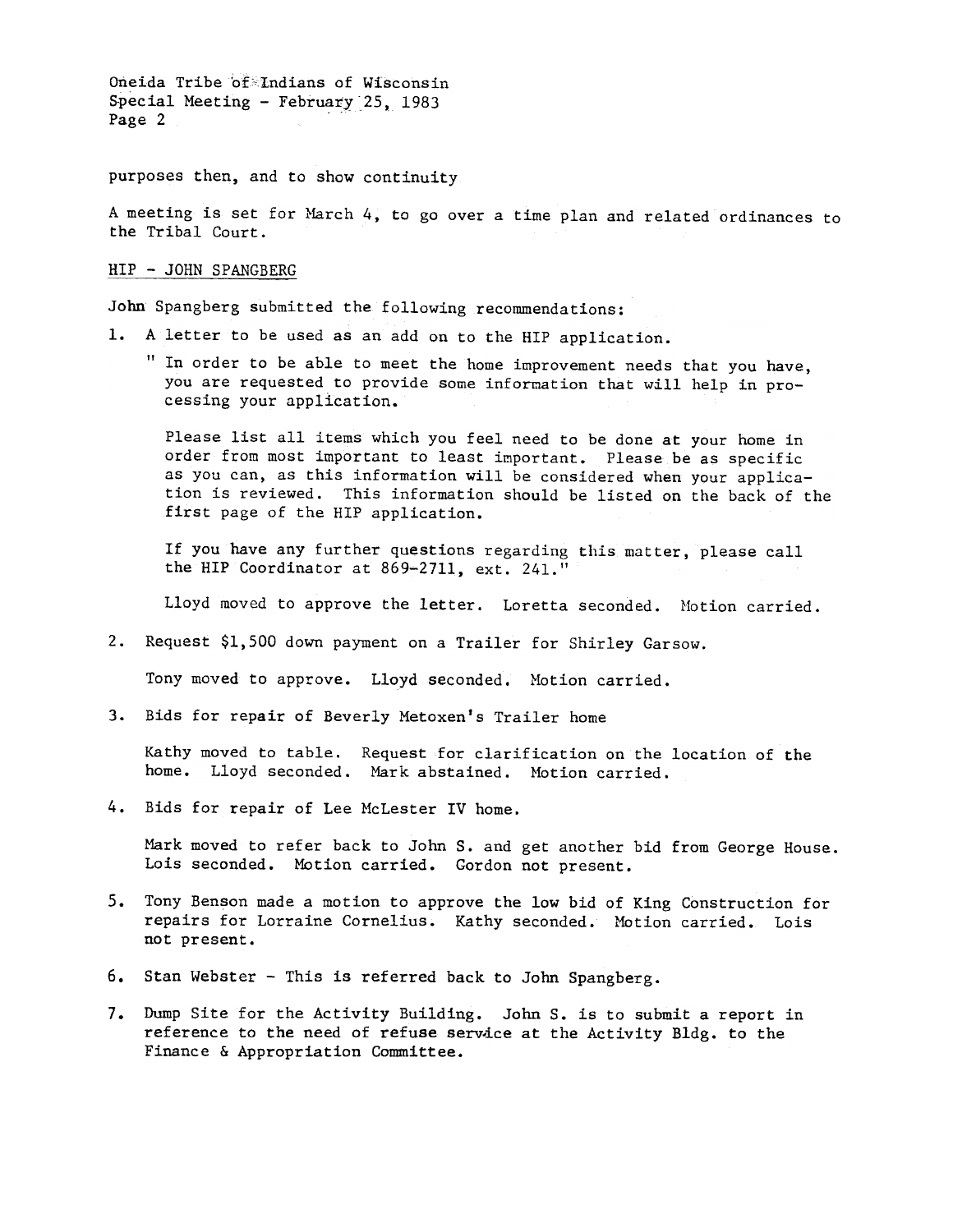Oneida Tribe of Indians of Wisconsin Special Meeting - February 25, 1983 Page 3

#### EDUCATION BOARD

There has been discussion concerning the Education Board's inablility to function as an working operational unit. Lloyd drafted the following memo:

After extensive research by Lois and also in reference to the discussion at the last Education Board meeting held on February 22, 1983, our recommendation is that you contact the Parent groups from each school district and ask that their chairman and any additional member needed assume Education Board positions until the next election. The next election can be determined at the next Education Board meeting.

Position currently open are: (1) Pulaski, (2) Seymour, (2) Freedom (1) At-large

Resignations from Arlene Benson, and Rita Webster can be accepted or not accepted by the Education Board. If Winnefred Thomas and Judy Cornelius submit written resignations, those can also be accepted or not accepted by the Education Board.

The at-large position can also be filled by the Education Board from the community.  $"$ 

Lois moved to send the membership section explaining vacancies for the Oneida Education Board and memo to Ben Vieau and that an election be held in July with other Tribal elections. Lloys seconded. Motion carried.

### DEPARTMENT OF ENERGY MEETING

ŧ

The Department of Energy meeting is scheduled to meet on April 18, 1983 at 12:00 Noon. The Radioactive Waste Review Board requested the meeting to be held in Oneida.

Kathy made a motion to approve the next meeting to be held in Oneida and that Lloyd act as Coordinator for the meeting. Loretta seconded. Motion carried.

# MEETING AT LUMMI RESERVATION, WASHINGTON/MIKE SCHAEPE

The Lummi Tribe established a Sanitary district and will be explaining how the went about establishing it. We are near completion of the Step One Study. Mike requested that he and Francis Skenandore attend the meeting. Their information could be helpful to the Oneida Tribe in the establishment of a sanitary district.

Lloyd made a motion to refer the report to Tony Utschig. Loretta seconde Lois opposed. Motion carried.

## TRIBAL SCHOOL SALARIES

Finance & Appropriation Committee recommends approval of the Tribal School salary increases retroactive to October 1, 1982, with the monies coming from the General Fund.